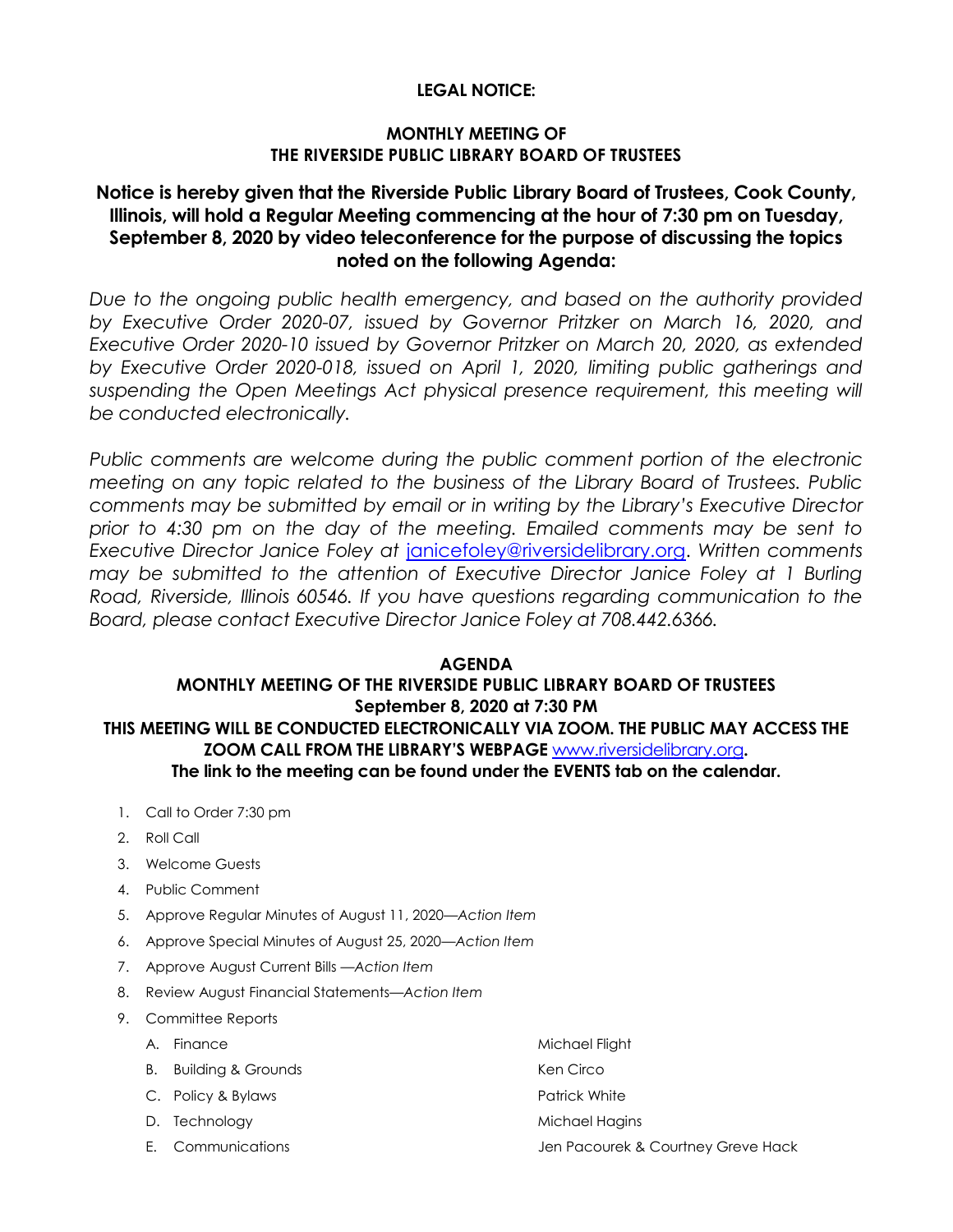#### 10. Staff Reports: August

| Children & Youth Services Manager |
|-----------------------------------|
|                                   |

Nora Durbin

- B. Patron Services & Computer Services ManagerSharon Shroyer
- C. Information Services **Diane Silva Diane Silva**
- 11. Director's Report **Containers** and a state of the United States of Tanice Foley
- 12. Unfinished Business
	- *A.* Disaster/Emergency Plan*—Action Item*
- 13. New Business
	- A. Preliminary 2021 Operating Budget and 2020 Tax Levy
	- B. Holiday Closings 2021*—Action Item*
	- C. Board Packet Online Access*—Action Item*
	- D. Trustee Terms
- 14. Announcements
- 15. Correspondence & FYIs
- 16. Executive Session

*The Board of Trustees may decide, by a roll call vote, to convene in executive session if there are matters to discuss confidentially, in accordance with the Open Meetings Act.*

17. Adjournment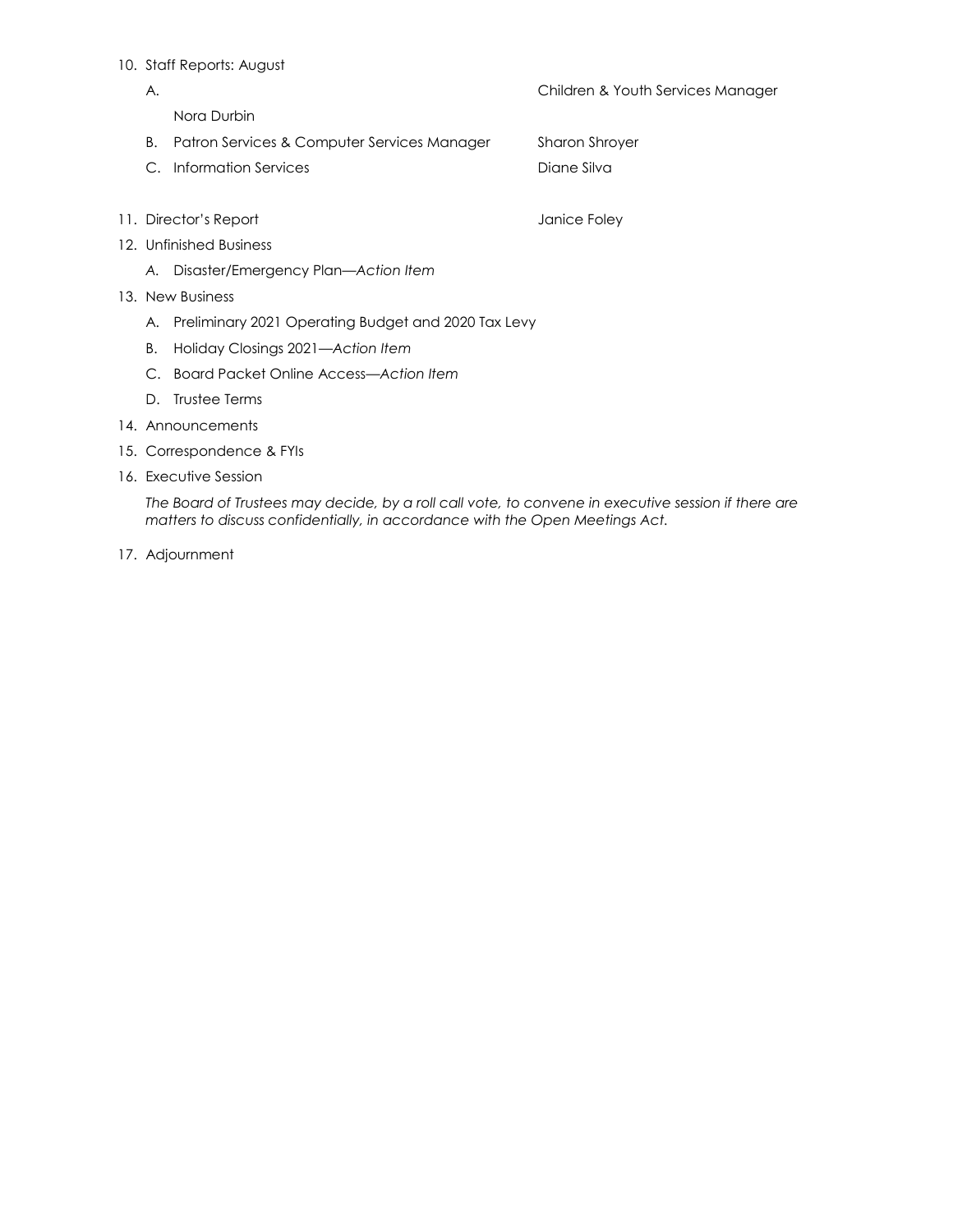# **Minutes of the Regular Board Meeting of the Riverside Public Library Board of Trustees August 11, 2020**

**Held Tuesday, August 11, 2020** by video teleconference via Zoom, called for 7:30 pm.

**In Attendance:** President, Joan Wiaduck; Vice President, Ken Circo; Treasurer, Michael Flight; Secretary, Courtney Greve Hack; Jen Pacourek; and Patrick White

**Also in Attendance:** Library Director, Janice A. Foley; Assistant Director, Diane Silva; Bookkeeper, Jane Wilhelm; Administrative Assistant, Christine Legan

**Absent:** Michael Hagins

Called to order at 7:32 pm by President Joan Wiaduck.

#### **Review of Minutes**

Ken Circo moved, and Michael Flight seconded, that the Board approve the minutes of the July 14, 2020 regular meeting. Ayes: Circo, Flight, Greve Hack, Pacourek, White Nays: None Abstained: None The motion passed.

#### **Review of Current Bills**

Michael Flight moved, and Jen Pacourek seconded, that the Board approve the payment of payroll checks for department numbers 001 through 004, and accounts payable check numbers 21878 through 21881, 21893 through 21919, 21922 through 21928, and 21930, in the total amount of \$129,061.26, including voided check numbers 21920, 21921, and 21929, which includes payroll through July 31, 2020. Roll Call Vote: Ayes: Circo, Flight, Greve Hack, Pacourek, White

Nays: None Abstained: None The motion passed.

#### **Review of Financial Statements**

Michael Flight moved, and Jen Pacourek seconded, that the Board approve the financial statements for July 31, 2020, subject to audit. Roll Call Vote: Ayes: Circo, Flight, Greve Hack, Pacourek, White Nays: None Abstained: None The motion passed.

# **Committee Reports**

#### *Finance*

The Board reviewed the expense report for the lower level renovation, and specifically, costs for the Early Learners Area.

#### *Building & Grounds—Elevator Repair Update*

Ken Circo stated that preparation for the elevator repairs has begun. The Library Director advised that Colley Elevator Co. has taken measurements, ordered parts (such as custom buttons for floor levels) and filed permits. Construction work should begin in September.

#### *Building & Grounds—Lower Level Renovation Pre-Bid Meeting*

Ken Circo stated that thirty-five contractors and multiple subcontractors attended the prebid meeting for the lower level renovation construction project. The bid opening will take